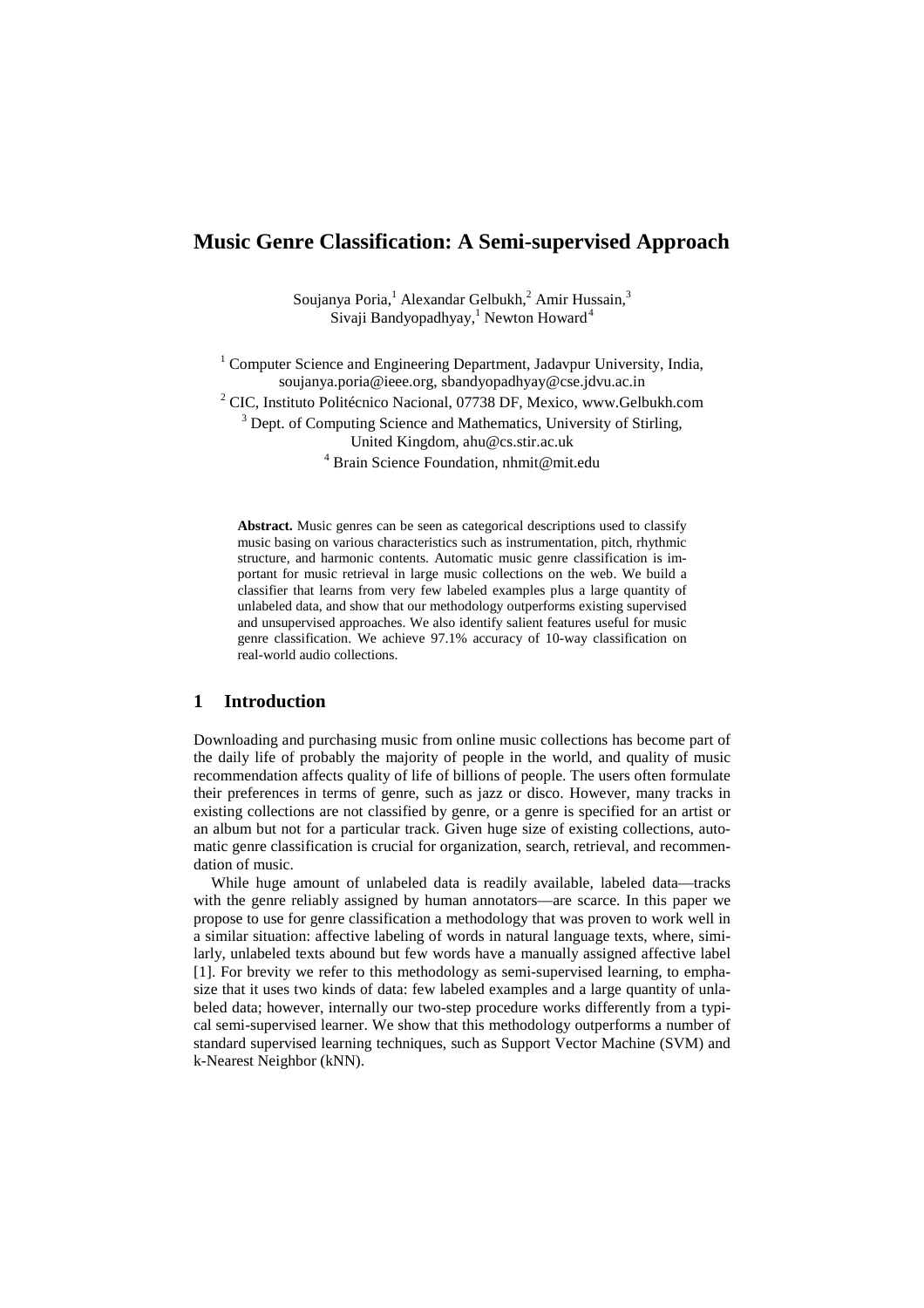In addition, we present several features salient for the genre classification task. According to Lee *et al*. [3], musical features can be divided into three categories: shorttime features, long-time features, and beat features. We show that long-term features are more salient for music genre classification than short-time ones, though using features of both types together gives best results. We explore various feature combinations and identify those that perform best on our task.

The rest of the paper is organized as follows: Section 2 describes related work. Section 3 gives an overview of our method. Section 4 presents the dataset and the features used in our experiments. Sections 5, 6, and 7 describe the three main steps of our algorithm: fuzzy clustering, mapping of the obtained clusters to labels, and the final hard categorization. Section 8 gives the experimental results and evaluation. Finally, Section 9 presents conclusions and future work.

## **2 Related Work**

The state-of-the-art music genre classification systems can be classified into those based on supervised or unsupervised approach [4].

**Unsupervised Approaches** These approaches mainly concern with determination of a genre taxonomy. Music files are clustered basing on an objective function to dynamically build a taxonomy depending on the clustering outcome. Shao *et al*. [5] used Agglomerative Hierarchical Clustering.

The main drawback of unsupervised methods is that the clusters are not labeled and the boundaries between clusters are not reliably defined. In this paper, we rely on a genre taxonomy well-defined by music experts and well-known to the users, which suggest using a supervised approach.

**Supervised Approaches** Pampalk et al. [7] used a kNN classifier; Mandel et al. [10], Lidy et al. [11], and Scaringella et al. [12] obtained good results with SVM.

**Semi-Supervised Approaches** Xu et al. [23] used co-training based semisupervised classifier based on some novel "multi-view" [23] features. Yaslan et al. [24] stated how Random Subspace Method for Co-training [24] can help the genre classification process.

 Our approach is a bit different from existing semi-supervised approaches in a manner that we used fuzzy for training supervised classifier in order to map a 10-way classification problem to 2-way or 3-way classification problem.

**Feature Selection** Proper feature selection is crucial for classification. For this, a segment of audio is represented by numerical values of several audio features. Peeters [14] proposed a variety of features to characterize the timbre of instruments. These features are called low level features [15] because they usually describe sound on small scale, such as slices of 10 to 60 seconds. Spectral features have been used to distinguish between speech and music [4] and to identify isolated sounds [16] and instruments [17]. Rauber et al. [6] used psychoacoustic features of music to determine similarities between music files. The importance of the size of texture window for extracting timbral features has been explored by Meng *et al*. [18], who stated that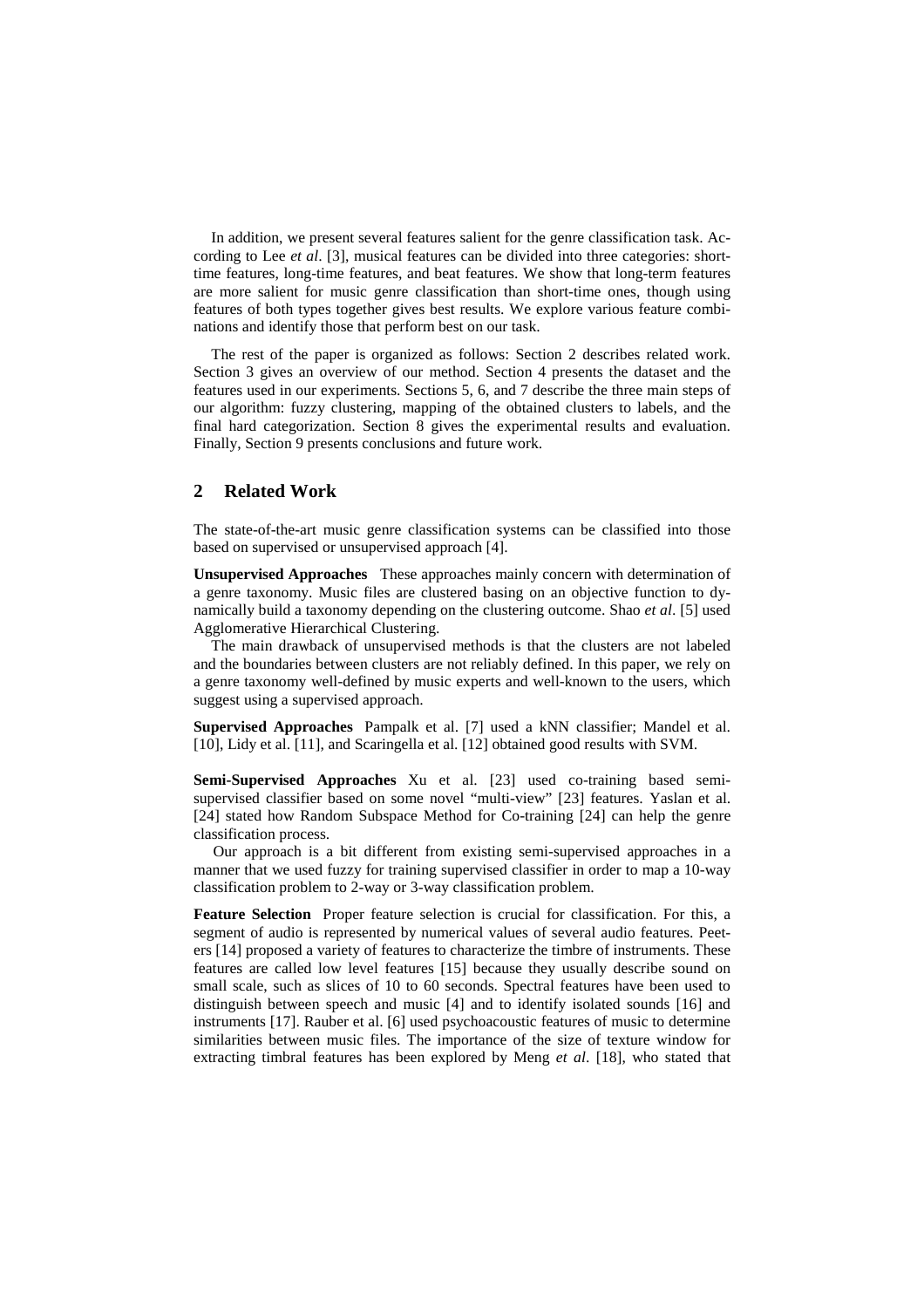texture window of 1 sec. works best for music retrieval task and there is no significant gain in increasing the size of the texture window, while the accuracy decreases with smaller window size.

Tzanetakis [19] designed a basic music genre classification system based upon timbral, temporal, and beat features with 61% accuracy, outperformed by Lee *et al*. [3] with a spectral modulation-based approach.

While we work with a conventional genre classification, we explore the performance of different features and feature combinations, achieving 97.1% accuracy.

## **3 Overview of the Procedure**

We followed a procedure suggested in [1] for a quite different task: effective classification of words [2]. The procedure consists in the following steps:

- Feature extraction: the real-world data, both labelled and unlabelled, are represented by numerical vectors, which then are used for classification.
- − Fuzzy clustering: the whole available dataset, including both labelled and unlabelled data (the labels are ignored even when available), is clustered in unsupervised manner into the number *c* of clusters corresponding to the number of target categories (in our case,  $c = 10$  music genres), in hope that the found clusters would roughly correspond to the target categories. Fuzziness accounts for uncertainty: a data point can be assigned more than one label, with a different degree. This ambiguity is resolved at the last step.
- − Mapping: the obtained fuzzy clusters are one-to-one identified with the *c* target categories. The classes are identified through a majority voting technique, performed within each of the clusters. In our case we have all annotated music samples but for that situation when we have maximum number of unlabeled data and much lower number of labelled data we can still carry out our method by taking all of those unlabeled and labelled data for clustering and determine the fuzzy classes of the clusters through the majority voting with the help of available labelled data taking part in the clustering step.
- Hard clustering: the ambiguity of the fuzzy assignment of category labels to data items is resolved, leaving each data item assigned to exactly one category using a supervised technique.

## **4 Dataset and Features**

-

As a dataset for the music genre classification task, we used the one presented by Tzanetakis [19]. The dataset is publicly available for research purposes.<sup>1</sup> It consists of 1000 audio tracks, each being 30 sec. long, classified into 10 genres: BLUES, CLASSICAL, HIPHOP, COUNTRY, DISCO, POP, ROCK, JAZZ, METAL and REGGAE. Each genre is represented by 100 tracks. We followed this taxonomy for our classification.

<sup>1</sup> http://opihi.cs.uvic.ca/sound/genres.tar.gz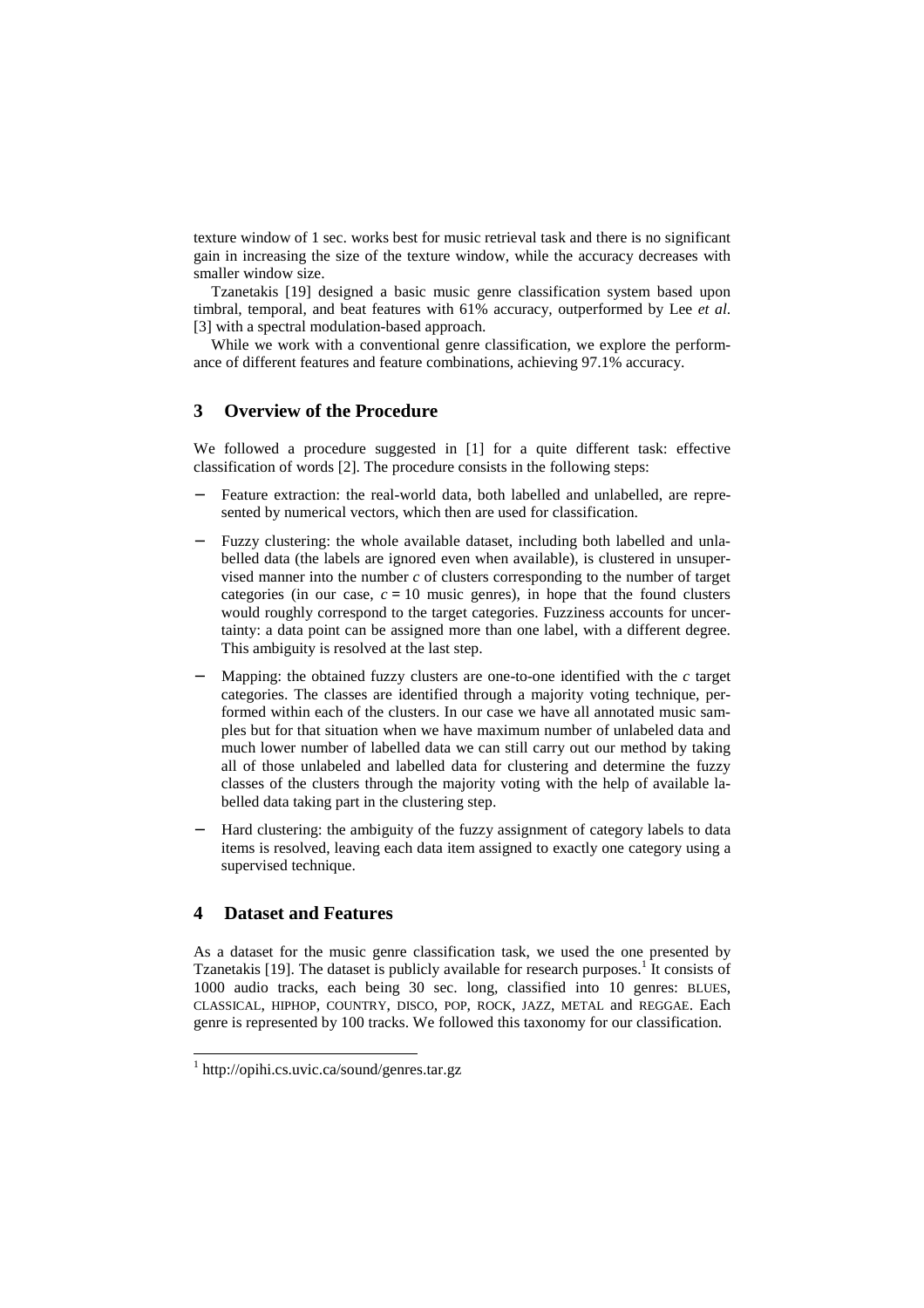All tracks are 22,050 Hz mono 16-bit audio files in .wav format, collected in 2000– 2001 from a variety of sources including personal CDs, radio, and microphone recordings, in order for a variety of recording conditions to be represented.

For feature extraction, we used the Jaudio toolkit [20], a music feature extraction toolkit written in Java, freely available for research purposes.<sup>2</sup> As we have mentioned, we used the following three kinds of features: short-time features, long-time features, and beat features.

Short-time features are mainly used to distinguish the timbral characteristics of music and are usually extracted independently from each short time window (frame) during which the audio signal is assumed to be stationary. We used the following features [3, 20]: mel-frequency cepstral coefficients (MFCC; Jaudio gives first five coefficients of 13, and [3] states that these five coefficients give best classification result), spectral centroid, spectral roll-off, spectral flux, root mean square, compactness, and time domain zero crossing;

Long-time features can be obtained by aggregating the short-term features extracted from several consecutive frames within a time window. We have used derivate, standard deviation, running mean, derivative of running mean, and standard derivative of running mean as the aggregation methods of short-time features.

Beat features give meanings to audio signals in human-recognizable terms which generally reveal the human interpretation or perception of certain audio properties such as mood, emotion, tempo, genre, etc. We used the following four main beat features: beat histogram, beats per minute, beat sum, and strongest beat in the audio signal.

#### **5 Fuzzy Clustering**

The first step in our process is unsupervised: we cluster the music files into 10 categories, given that we consider 10 genres. On output, we define for each music file and each of the ten classes the membership value between 0 and 1 with which the given music file belong to the given class.

**Fuzzy C-means Clustering Algorithm** For fuzzy clustering, we used the fuzzy cmeans clustering algorithm [21] with a modified objective function as described in Section 5.2 below.

The well-known fuzzy c-means clustering algorithm takes as input a set of *N* data points  $x_1, x_1, \ldots, x_N$  described via their coordinates in a *P*-dimensional feature space:  $x_k = (x_{k1}, x_{k2},..., x_{kp})$ . As output, it constructs two sets: a set of *c* centroids  $v_1, v_2, ..., v_c$ points in the same feature space, that represent the constructed *c* clusters, and a set of *cN* membership values  $\mu_{ik}$ ,  $i = 1, ..., c$ ;  $k = 1, ..., N$ , which represent the degree of membership of a point  $x_k$  in a class  $c_i$ , such that  $0 \leq \mu_k \leq 1$  and the values sum up to a unity for each point:

$$
\sum_{i=1}^{c} \mu_{ik} = 1, \quad k = 1, ..., N.
$$
 (1)

-

<sup>2</sup> http://sourceforge.net/projects/jmir/files/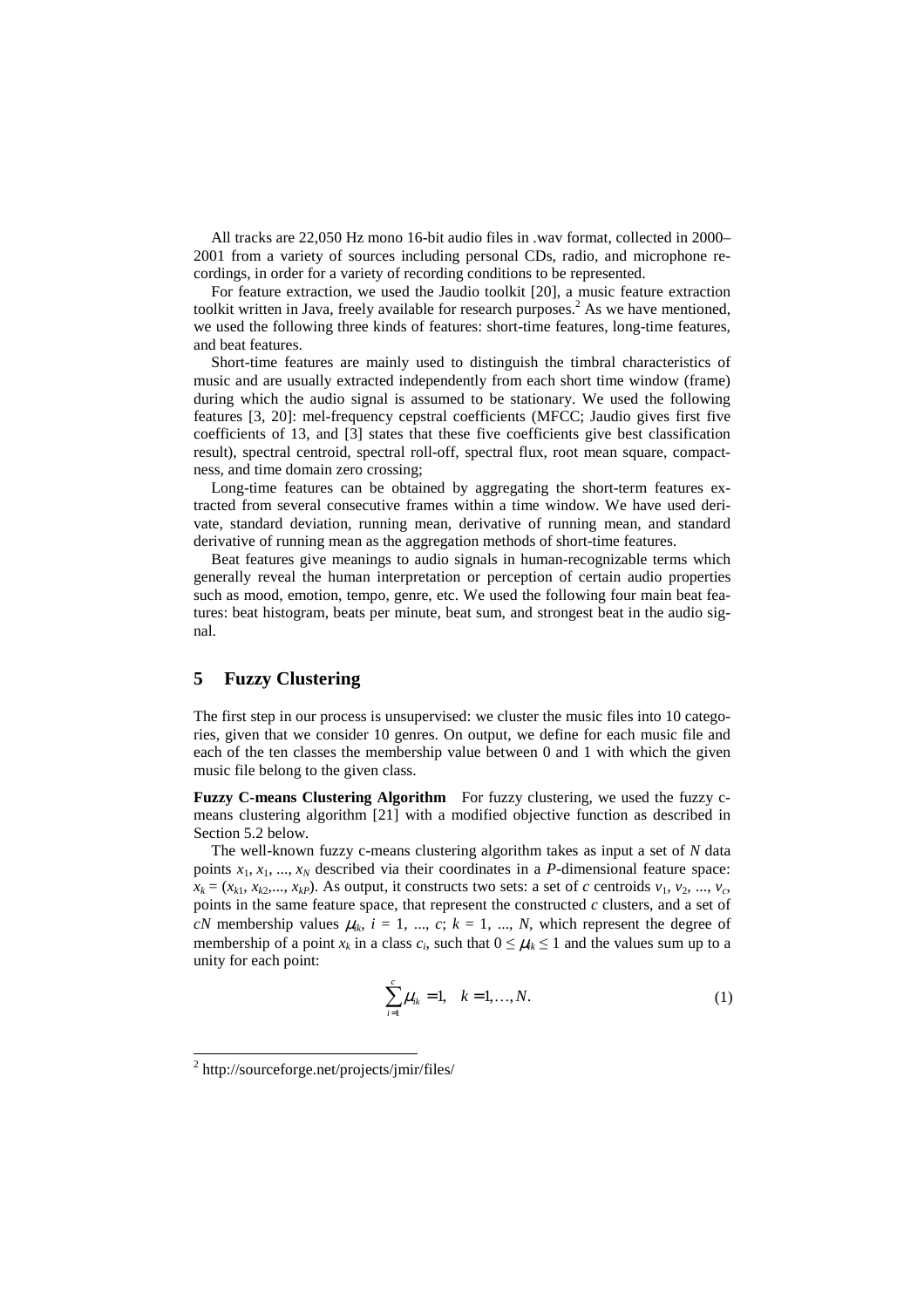To find the optimal distribution of points by clusters and optimal placement of the centroids, it uses an given objective function *J*, which is minimized when the distribution is optimal:  $(\mu_0, v_0) = \arg \min J(\mu, v)$ , where  $\mu = {\mu_i}$  and  $v = {v_i}$  represent the sets of the variables to be found and  $\mu_0, v_0$  are the optimal solutions. An expression often used for *J* is

$$
J_p(\mu, \nu) = \sum_{i=1}^{c} \sum_{k=1}^{N} \mu_{ik}^p \|x_k - v_i\|^2, \quad \|x - y\|^2 = \sum_{l=1}^{P} (x_l - y_l)^2 \tag{2}
$$

where the power  $p > 1$  is a given parameter that controls the degree of fuzziness of the obtained clusters (we used  $p = 2$ ). The optimal solution of a constraint optimization problem defined by (1) and (2) is given [1] by

$$
v_{i} = \frac{\sum_{k=1}^{N} \mu_{ik}^{p} x_{k}}{\sum_{k=1}^{N} \mu_{ik}^{p}}, \quad \mu_{ik} = \frac{1}{\sum_{j=1}^{c} \left( \frac{\left\| x_{k} - v_{i} \right\|}{\left\| x_{k} - v_{j} \right\|} \right)^{\frac{2}{p-1}}}
$$
(3)

A stationary point  $(\mu_0, v_0)$  of the system (3), which is the desired result of the algorithm, was found iteratively:

- Assigning random values to all  $\mu_{ik}$ , normalized to satisfy the constraints (1);
- $-$  Iteratively re-calculate the values for all  $v_i$  and then all  $\mu_{ik}$  according to (3);
- Stop when the objective function *J* changes from the previous iteration less than by a small number  $\varepsilon$ , a given parameter (we used  $\varepsilon = 0.01$ ).

**Modified Objective Function** To achieve more compact clusters in which the most similar elements are clustered together, we incorporated an additional term in the original objective function (2):

$$
J_{p}(\mu, \nu) = \sum_{i=1}^{c} \sum_{k=1}^{N} \mu_{ik}^{p} \left( \left\| x_{k} - v_{i} \right\|^{2} + \rho \sum_{x \in N_{k}} \left\| x - v_{i} \right\|^{2} \right), \tag{4}
$$

where the parameter  $\rho$  is intended to control the effect of the new term (we used  $\rho = 1$ ) and  $N_k$  is the set constructed in the following way:

For each data point  $x$ , we identified the nearest centroid

*N*

$$
v(x) = \arg\min_{i} \|v_i - x\|
$$
 (5)

(in case of a tie an arbitrary one was chosen);

− Now,  $N_k = \{x \mid v(x) = v(x_k)\}\$  is the set of all data points with the same nearest centroid as *x<sup>k</sup>* .

This additional term forces the algorithm to increase the membership of a data point in the cluster with the nearest centroid, grouping similar points together.

In our implementation we constructed these sets on the fly while re-calculating the positions of the centroids according to (6) below, which is a modification of (3). I.e., when re-calculating  $v_2$ , we considered in (5) already re-calculated value for  $v_1$ .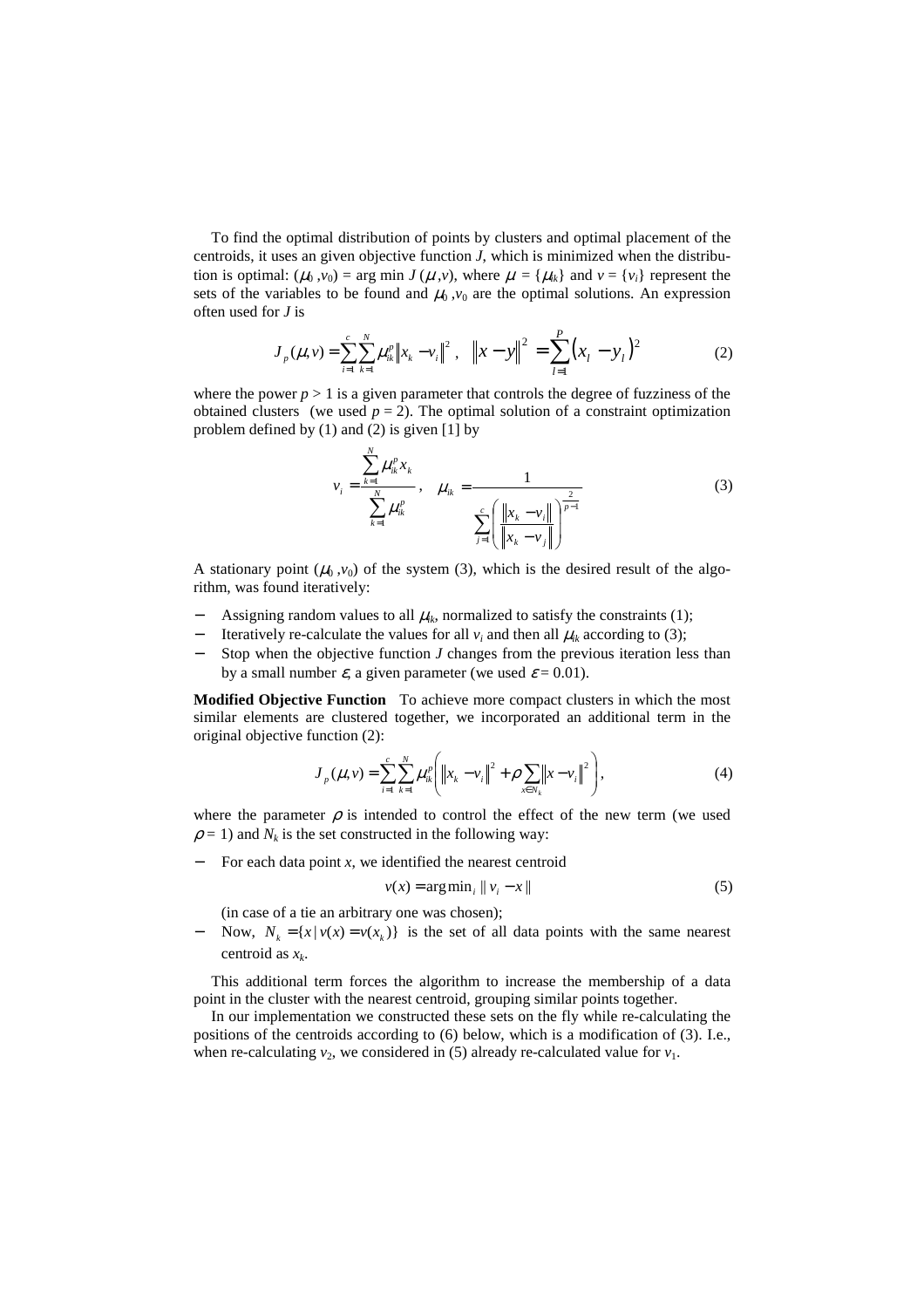The change of the objective function required modification of the formulas (3):

$$
v_{i} = \frac{\sum_{k=1}^{N} \mu_{ik}^{p} \left(x_{k} + \rho \sum_{x \in N_{k}} x\right)}{\sum_{k=1}^{N} \mu_{ik}^{p} \left(1 + \rho \middle| N_{k}\right)}, \quad \mu_{ik} = \frac{1}{\sum_{j=1}^{c} \left(\frac{\left\|x_{k} - v_{i}\right\|^{2} + \rho \sum_{x \in N_{k}} \left\|x - v_{i}\right\|^{2}}{\left\|x_{k} - v_{j}\right\|^{2} + \rho \sum_{x \in N_{k}} \left\|x - v_{j}\right\|^{2}}\right)^{\frac{1}{p-1}}};
$$
(6)

the derivation can be found in [1].

#### **6 Mapping Fuzzy Classes to Music Genre Labels**

After the fuzzy clustering process had been completed, we identified which one of the  $c = 10$  classes corresponded to which one of the ten music genre labels. For this, first we converted the fuzzy clustering into hard clustering; in our implementation we chose for each data point  $x_k$  a cluster  $C(x_k) = \arg \max_i \mu_k$  (in case of a tie, arbitrary class was chosen). Now, the music genre label for each hard cluster was chosen by majority voting.

Such procedure does not guarantee for a hard cluster to be non-empty, for the majority voting not to result in a tie, or for two clusters not to share the same genre label, in which case some labels would not be assigned at all. However, this is low probable and did not happen in our experiments. Moreover, correctness of the obtained mapping of the classes to genre labels is confirmed by the fact that we obtained over 90% accuracy of the final results, which is not possible with incorrectly mapped labels.

#### **7 Hard Clustering**

In our evaluation, we consider a label to be assigned correctly if the evaluation dataset assigns this label to the music file. To choose only one class for a token under classification, we used a two-step process.

**Reducing the Confusion Set** For each data point, we chose *K* classes for which the fuzzy clustering gave the highest value of the membership function. The hard clustering technique used afterwards was only allowed to choose between those *K* labels preselected for a given music file.

In case of  $K = 1$  no further processing is needed and the final result is determined by the greatest membership value of the fuzzy clustering. The case of  $K = 10$  means no reducing of the confusion set. In case of  $K = 2$  or  $K = 3$ —the values we experimented with—the confusion set is reduced to 2 or 3 options, correspondingly. We show in Section 8 that reducing the confusion set to 2 candidates increased the accuracy. However, selection of the proper size of confusion set depends to the problem: on another task a confusion set of, say, 3 might result in better accuracy.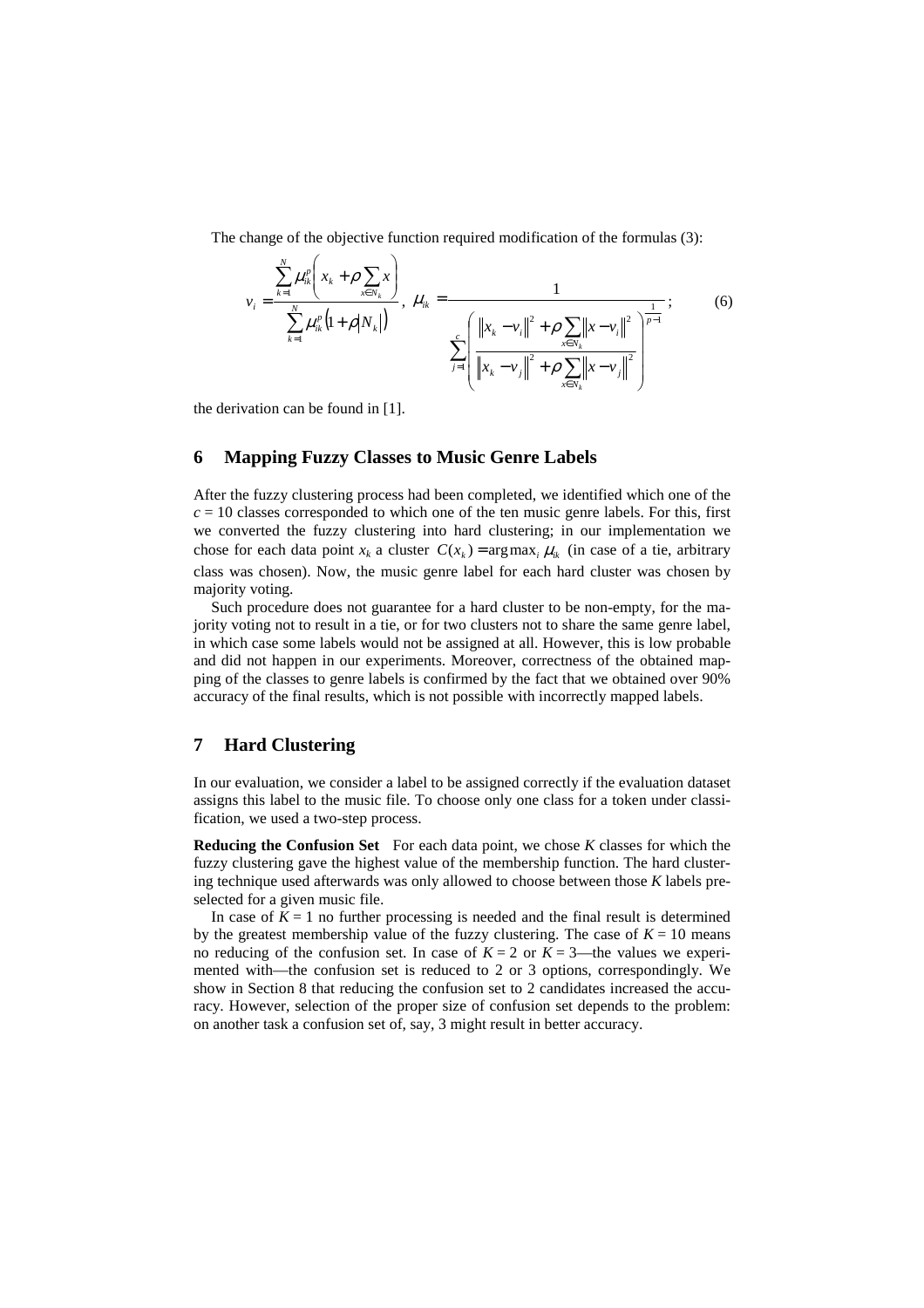**Final Hard Categorization** Given the *K* options left after reducing the confusion set, we trained different classifiers for each of the  $\binom{10}{K} = \frac{C!}{K!(c-K)!}$  $10$   $c!$  $K!(c-K)$ *c*  $\begin{bmatrix} 10 \\ K \end{bmatrix} = \frac{C!}{K!(c-1)!}$ J ℩  $\overline{\phantom{a}}$ ∖  $\binom{10}{ } = \frac{c!}{ }$ ,  $c = 10$ , possible

combinations of *K* genre labels: for example, with  $K = 3$ , a separate classifier was trained for choosing between BLUE, METAL, and COUNTRY, another one to choose between JAZZ, METAL, and ROCK, etc. For  $K = 3$ , therefore, 120 different classifiers were trained; for  $K = 2$ , 45 different classifiers were trained. To assign a label to data point, the *K* genre labels for the point are selected as explained above, and then the corresponding classifier is used.

For training, we have taken care of all training music files in ten genre lists of our dataset, i.e., we used 60 music files of each 10 genres lists for training. For example, to train a classifier for the confusion set {BLUE, METAL}, all music files extracted from the lists and have their either the label BLUE or the label METAL were used.

As features, we used the same feature vectors as for fuzzy clustering, extended by 10 extra dimensions: the membership values generated by the fuzzy classifier for the 10 genre labels, except the experiments where the fuzzy clustering was not used. As classes, the *K* selected labels were used for each classifier; in case of  $K = 2$  the classification was binary, for  $K = 3$  the classification is ternary.

As a hard clustering algorithm, we used the SVM framework. Specifically, we used the libsvm library of the WEKA toolset [22], which, for the case of  $K > 2$ , provides an implementation of a multiclass SVM. As a result, we obtained one music genre label for each music file in the test dataset.

#### **8 Evaluation**

**Impact of different feature combinations** Table I shows that we obtained better accuracy when we used long-time features than using short-time features. However, a much lower accuracy was obtained when we used only beat features. The highest accuracy was obtained when we used all three types of features: long-time, shorttime, and beat features.

| <b>Feature Combination</b>               | Fuzzy  | <b>SVM</b> | $Fuzzy + SVM$ |
|------------------------------------------|--------|------------|---------------|
| Long-time features                       | 59.12% | 61.20%     | 63.25%        |
| Short-time features                      | 42.54% | 44.15%     | 48.92%        |
| $Long-time + short-time features$        | 68.21% | 71.24%     | 75.34%        |
| <b>Beat features</b>                     | 39.15% | 39.46%     | 41.27%        |
| $Long-time + short-time + semantic$      | 76.33% | 87.45%     | 96.23%        |
| $Long-time + beat features$              | 68.67% | 72.35%     | 76.25%        |
| $Long + short + semantic + fuzzy vector$ | 79.21% |            | 97.10%        |

TABLE I. Accuracy with different feature combinations and different classifier combinations

We have done the evaluation in two ways. In one experiment we performed tenfold cross-validation on each of the 120 and 45 classifiers mentioned in Section 7.2 using all 1000 music files. The result and the corresponding confusion sets are given in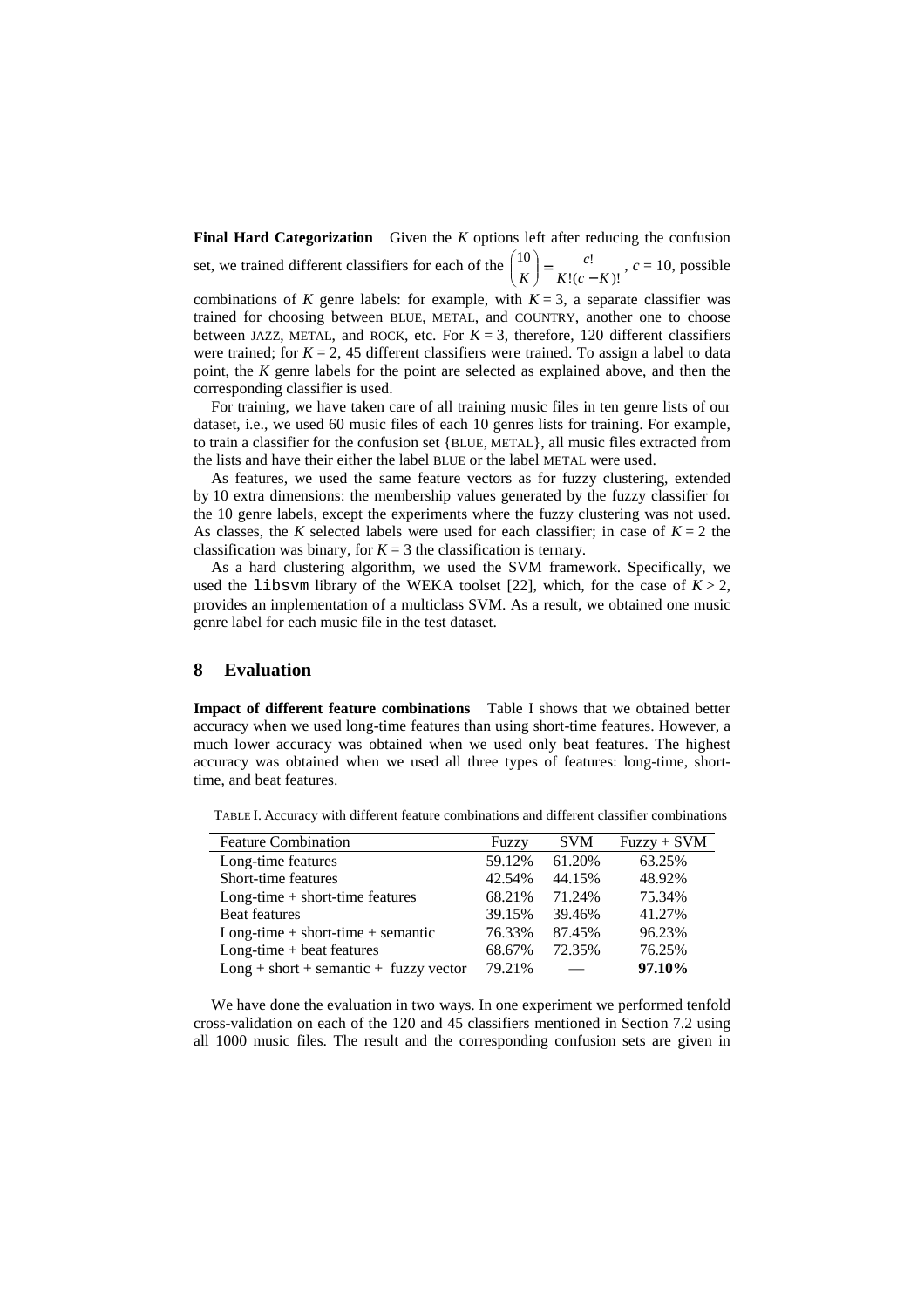|   | TABLE II. Impact of the selection<br>of most likely fuzzy cluster |               | TABLE III. Accuracy obtained<br>using different classifiers |  |  |  |  |  |  |  |
|---|-------------------------------------------------------------------|---------------|-------------------------------------------------------------|--|--|--|--|--|--|--|
| K | Accuracy                                                          | Classifier    | Accuracy                                                    |  |  |  |  |  |  |  |
|   | 76.33%                                                            | <b>KNN</b>    | 54.21%                                                      |  |  |  |  |  |  |  |
|   | 97.10%                                                            | Naïve Bayes   | 65.88%                                                      |  |  |  |  |  |  |  |
| 3 | 79.38%                                                            | MLP           | 74.23%                                                      |  |  |  |  |  |  |  |
| 4 | 77.51%                                                            | Our procedure | 97.10%                                                      |  |  |  |  |  |  |  |
|   | 67.45%                                                            |               |                                                             |  |  |  |  |  |  |  |

Section 8. Using all three feature sets along with fuzzy membership vector as a feature, we obtained 97.10% accuracy.

In another experiment we split our dataset into 60% training and 40% test data. Using 60% training data we trained our 60 or 45 classifiers correspondingly, depending on the value of K, and tested them on the unseen test data. With this, we obtained 91.50% accuracy, which is probably explained by smaller size of the training data.

In particular, we observed that spectral centroid and MFCC are the most important features, because removing these two features significantly decreases accuracy.

**Impact of the fuzzy clustering and hard categorization** In addition to the data presented in Table I for fuzzy-only and hard-only classifiers, we experimented with different values of *K*: the size of the confusion set after reduction based on the result of fuzzy clustering; see Table II:

- $K = 1$  means that the final classification is made basing on the results of the fuzzy clustering and no further hard clustering is necessary;
- $K = 2$  means that the hard classification has to do only binary choices;
- − *K* = 3 reduces the confusion set for the hard classification to three options;
- $K = 10$  means no reduction of the confusion set. It is not the same as not to use the fuzzy clustering phase at all, because the fuzzy clustering results are still used as additional features for final categorization.

We can see that SVM performed better on choosing between the category with the highest membership value and that of the second highest one. Here, we used all features, which corresponds to the last row of Table I.

**Comparing with other classifiers** We tried several classifiers, such as Multi-Layer Perception (MLP), Naïve Bayes, and kNN. While MLP performed better than Naïve Bayes and kNN, none of them outperformed our two-stage procedure; see Table III.

**Confusion matrices** The confusion matrices obtained with our procedure are shown in Table IV. We can observe that misclassification problems are very rare, and quite similar in both cases.

### **9 Conclusions and Future Work**

We have proposed a method of music genre classification in a large music dataset using a two-stage classification methodology. The methodology consists in fuzzy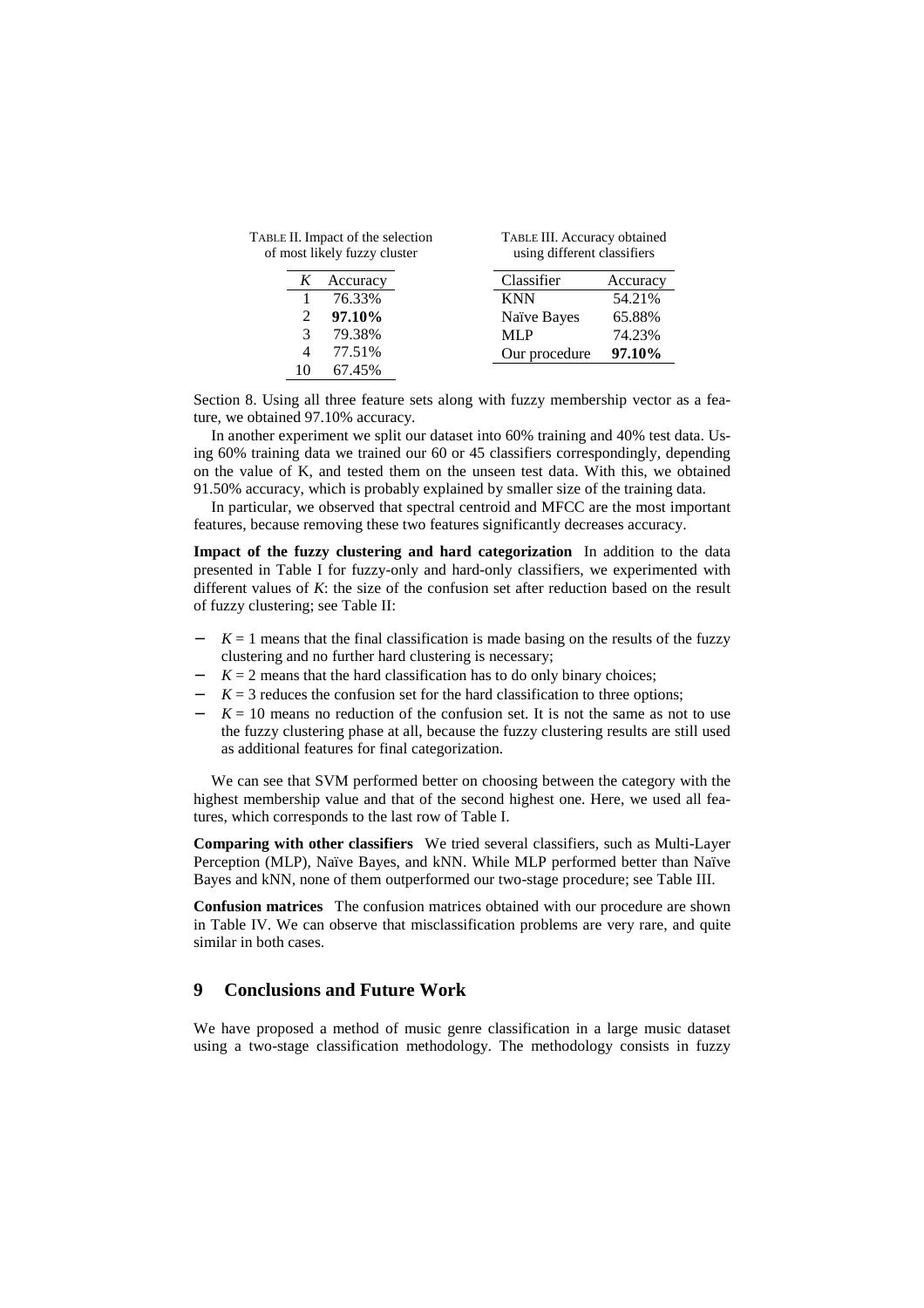Table IV. Confusion Matrices

|               | Tenfold cross-validation |          |              |          |                |          |               |                   |                   | 60% training / 40% test split |          |               |              |                   |                |          |               |              |  |                  |
|---------------|--------------------------|----------|--------------|----------|----------------|----------|---------------|-------------------|-------------------|-------------------------------|----------|---------------|--------------|-------------------|----------------|----------|---------------|--------------|--|------------------|
| Classified as | a                        | b        | $\mathbf{C}$ | d        | e              |          | g             | h                 | $\mathbf{1}$      |                               | a        | b             | $\mathbf{C}$ | d                 | e              |          | g             | h            |  |                  |
| a. blues      | 100                      |          |              |          |                | $_{0}$   | 0             | $\mathbf{\Omega}$ | $\mathbf{\Omega}$ | 0                             | 38       | $\theta$      |              |                   |                |          |               |              |  |                  |
| b. country    | $\theta$                 | 98       |              |          | $\theta$       | $\Omega$ | $\Omega$      | $\theta$          | $\Omega$          | ∍                             | $\Omega$ | 37            |              | $\mathbf{\Omega}$ |                |          |               |              |  | $\mathcal{R}$    |
| c. classical  |                          | $\Omega$ | 99           | $\Omega$ | $\theta$       | $\Omega$ | $\Omega$      | $\Omega$          | $\Omega$          | 0                             | $\Omega$ | $\theta$      | 40           | $\Omega$          | $\theta$       | $\theta$ |               | $\mathbf{0}$ |  | $\theta$         |
| d. disco      |                          |          |              | 94       | $\overline{4}$ | $\Omega$ | $\theta$      | $\Omega$          | $\theta$          | $\Omega$                      |          | 0             |              | 34                | $\overline{4}$ | $\theta$ | $\theta$      | $\mathbf{0}$ |  | $\left( \right)$ |
| e. hiphop     |                          | $\theta$ | $\theta$     | 5        | 93             | $\Omega$ | $\Omega$      | $\Omega$          |                   | $\Omega$                      |          | $\Omega$      | $\Omega$     | 3                 | -35            | $\theta$ |               |              |  | $\Omega$         |
| f. jazz       | $\Omega$                 | $\theta$ | $\Omega$     |          | $\theta$       | 00       | 0             | $\Omega$          | $\left( \right)$  | 0                             | 0        | 0             | $\Omega$     | 5                 | $\Omega$       | 34       |               |              |  | $\Omega$         |
| g. metal      |                          | $\Omega$ |              |          |                | $\Omega$ | 00            | $\mathbf{\Omega}$ | $\cup$            | 0                             | 0        | 0             |              | ∩                 | 0              | $\theta$ | 39            | $\theta$     |  | $\Omega$         |
| h. pop        | $\Omega$                 | $\Omega$ |              |          | $\Omega$       | 0        | $\mathcal{R}$ | 95                | 0                 | っ                             | 0        | 0             |              | ∩                 | 0              | $\theta$ | $\mathcal{L}$ | 36           |  |                  |
| i. reggae     |                          | 3        |              |          | ∩              | 0        | 0             | 0                 | 97                | 0                             | 0        | $\mathcal{R}$ |              | ∩                 |                |          |               | 0            |  | $\Omega$         |
| j. rock       | $\Omega$                 |          |              |          |                | 0        | 0             |                   |                   | 95                            | 0        |               |              |                   |                |          |               |              |  | 36               |

clustering followed by disambiguation using a hard classifier. As features of musical data, we used the values obtained with the Jaudio toolkit.

 Soon, we plan to expand the classification tool on a different level by taking into account also lyrics associated with music tracks. In particular, we will extract conceptual and affective information associated with songs by means of semantic multidimensional scaling [25] and, hence, add these as additional semantic and sentic [26] features for classification.

**Acknowledgements** The work was partly supported by the Governments of Mexico and India via the project "Answer Validation through Textual Entailment", CONACYT 122030 / Mexico-India 2011–2014; the Government of Mexico via the Instituto Politécnico Nacional, SIP 20131702 and CONACYT 50206-H; and the Government of UK via UK EPSRC grant ref: EP/G501750/1 "Common sense Computing to enable the development of next generation Sematic Web Applications".

#### **References**

- 1. S. Poria, A. Gelbukh, E. Cambria, D. Das, S. Bandyopadhyay, "Enriching SenticNet polarity scores through semi-supervised fuzzy clustering", IEEE ICDM, Brussels, pp. 709–716, 2012.
- 2. S. Poria, A. Gelbukh, A. Hussain, D. Das, S. Bandyopadhyay. "Enhanced SenticNet with affective labels for concept-based opinion mining", IEEE Intelligent Systems, DOI: 10.1109/MIS.2013.4, 2013.
- 3. C. Lee, J. Shih, K. Yu, H. Lin, "Automatic music genre classification based on modulation spectral analysis of spectral and cepstral features", IEEE Transactions on Multimedia 11(4), 2009.
- 4. N. Scaringella, G. Zoia, "Automatic genre classification of music content: a survey" Signal Processing Magazine 23(2):133–141, IEEE, 2006.
- 5. X. Shao, C. Xu, M. Kankanhalli, "Unsupervised classification of musical genre using hidden Markov model", IEEE Int. Conf. of Multimedia Explore (ICME), Taiwan, 2004.